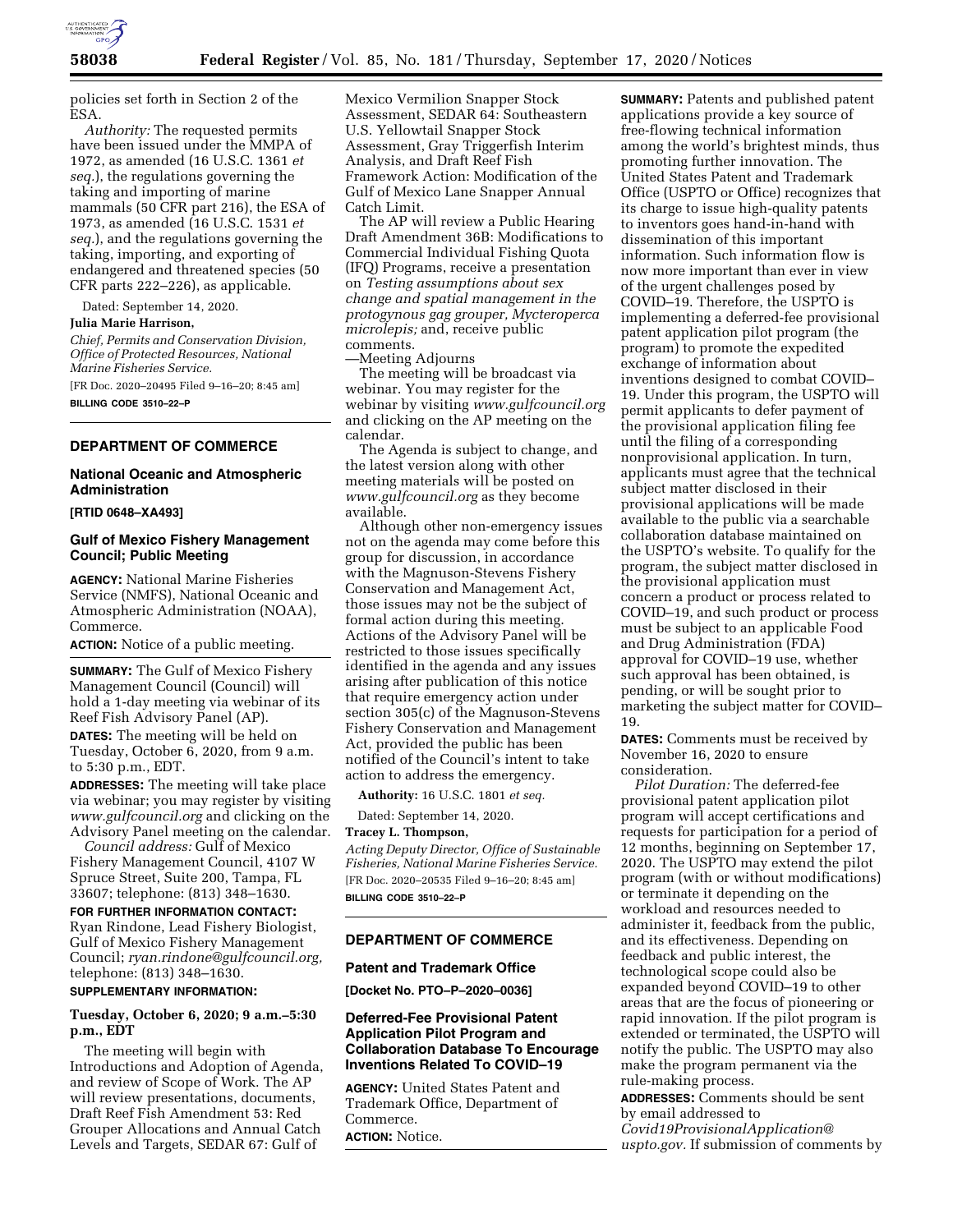email is not feasible due to, *e.g.,* a lack of access to a computer and/or the internet, please contact the USPTO for special instructions using the contact information provided in the **FURTHER INFORMATION** section of this notice below.

Comments will be available for viewing via the USPTO's website (*<https://www.uspto.gov>*). Because the comments will be made available for public viewing, information the submitter does not desire to make public, such as an address or phone number, should not be included. **FOR FURTHER INFORMATION CONTACT:**  Robert A. Clarke, Editor of the Manual

of Patent Examining Procedure (MPEP) (telephone at 571–272–7735, email at *[robert.clarke@uspto.gov](mailto:robert.clarke@uspto.gov)*); or Kathleen Kahler Fonda, Senior Legal Advisor, Office of Patent Legal Administration (telephone at 571–272–7754, email at *[kathleen.fonda@uspto.gov](mailto:kathleen.fonda@uspto.gov)*).

## **SUPPLEMENTARY INFORMATION:**

### **I. Background**

The COVID–19 outbreak is a global crisis in urgent need of creative solutions. The American patent system has long facilitated creative solutions to important challenges by securing exclusive rights for inventors and disseminating technical information to the public to promote follow-on innovation. To disseminate information about inventions designed to combat COVID–19 on a more expedited basis while still securing rights for inventors, the USPTO is implementing a deferredfee provisional patent application pilot program. The intent is to provide a costeffective way for inventors to disclose their ideas to others quickly, but without losing their right to claim what is described and enabled by their disclosure. This expedited disclosure may allow the public to benefit from the efforts of inventors seeking to address the COVID–19 outbreak sooner than would otherwise be possible. Early public disclosure can facilitate collaborations, partnerships, or joint ventures, and, in turn, spur and expedite the development of critically needed technologies.

#### **II. Description of the Program**

The program provides for early disclosure of the technical subject matter of provisional applications. Program participants will submit a technical disclosure as well as a provisional application cover sheet and a certification and request to participate in the program (form PTO/SB/452, titled ''Certification and Request for COVID– 19 Provisional Patent Application

Program,'' available at *[https://](https://www.uspto.gov/patent/forms/forms-patent-applications-filed-or-after-september-16-2012) [www.uspto.gov/patent/forms/forms](https://www.uspto.gov/patent/forms/forms-patent-applications-filed-or-after-september-16-2012)[patent-applications-filed-or-after](https://www.uspto.gov/patent/forms/forms-patent-applications-filed-or-after-september-16-2012)[september-16-2012](https://www.uspto.gov/patent/forms/forms-patent-applications-filed-or-after-september-16-2012)*). The Office will upload the technical disclosure and the form into a searchable public collaborative database and process the technical disclosure and the cover sheet as a filing of a provisional application. In exchange for the disclosure of the technical subject matter, program participants may defer payment of the provisional application filing fee until such time as a nonprovisional application claiming the benefit of the provisional application is filed. The basic filing fee need not be paid at all by those who desire publication of the technical subject matter in the collaborative database but do not make a benefit or priority claim in a corresponding later-filed application.

The statutory basis for provisional patent applications is 35 U.S.C. 111(b). In order to be entitled to a filing date, a provisional application must include a specification in accordance with 35 U.S.C. 112; see 37 CFR 1.53(c). Claims may also be included but are not required. Under 35 U.S.C. 111(b)(3), a fee is also required for a provisional application. Currently, the undiscounted fee is \$280; applicants who qualify for small entity status pay \$140, and those who qualify for micro entity status pay \$70. See 37 CFR 1.16(d). Although payment of the fee is a statutory requirement, 35 U.S.C. 111(b)(3) authorizes the Director of the USPTO to permit payment after the filing date of the application. The filing requirements for provisional applications are discussed in MPEP 601.01(b).

A later-filed international, foreign or domestic nonprovisional application may be entitled to claim benefit or priority of the filing date of a provisional application. Domestic benefit under 35 U.S.C. 119(e)(1) and 37 CFR 1.78 requires that the provisional application be entitled to a filing date, and name the inventor or a joint inventor also named in the later-filed nonprovisional application. Furthermore, the basic filing fee set forth in 37 CFR 1.16(d) must be paid in order to rely on the provisional application in a later-filed nonprovisional application, although there is no requirement that the basic filing fee be paid in order for the technical subject matter to be posted in the program's collaborative database. See 37 CFR 1.78(a)(2). For more information about claiming the right of priority in an international application under the Patent Cooperation Treaty, see MPEP 1828. Regardless, the later-

filed nonprovisional, international or foreign application should be filed not later than 12 months after the date on which the provisional application was filed if a benefit or priority claim to the provisional application is to be made.

#### *Fee Deferral Under the Program*

Under the program, payment of the basic filing fee for a provisional application may be deferred past the date on which the provisional application is filed, without imposition of a surcharge, provided that the fee is paid not later than the date on which a nonprovisional application that claims benefit or priority of the provisional application is filed. If the provisional application basic filing fee was not paid, a reminder will be sent 10 months after the provisional application filing date indicating that the basic filing fee must be paid not later than 12 months after the provisional application filing date, and in any case, the fee must be paid in order for an applicant to claim the benefit of the filing date of the provisional application in a nonprovisional application.1

# *Certification of Eligibility for the Program*

Consistent with the goal of encouraging information-sharing regarding inventions related to COVID– 19, participation in the program requires a certification that the subject matter disclosed in the provisional patent application concerns a product or process related to COVID–19. The product or process must be subject to an applicable FDA approval for COVID–19 use. Such approvals may include, but are not limited to, an Investigational New Drug (IND) application, an Investigational Device Exemption (IDE), a New Drug Application (NDA), a Biologics License Application (BLA), a Premarket Approval (PMA), or an Emergency Use Authorization (EUA). Information on INDs, IDEs, NDAs, BLAs, PMAs, and EUAs may be obtained at *[www.fda.gov.](http://www.fda.gov)* 

The subject matter requirement for participation in the program is the same as that for participation in the COVID– 19 Prioritized Examination Pilot Program announced on May 8, 2020 (85 FR 28932). The requirement is broadly drafted to include any sort of FDA premarket regulatory review procedure.

<sup>&</sup>lt;sup>1</sup> Ordinarily, when the basic filing fee is not paid upon filing, the Office notifies the applicant that it must be paid within an extendable two-month time period from the date of the notice, and imposes a surcharge in accordance with 37 CFR 1.16(g). See MPEP 601.01(b). However, no notice requiring a basic filing fee or surcharge will be sent in an application submitted under the program.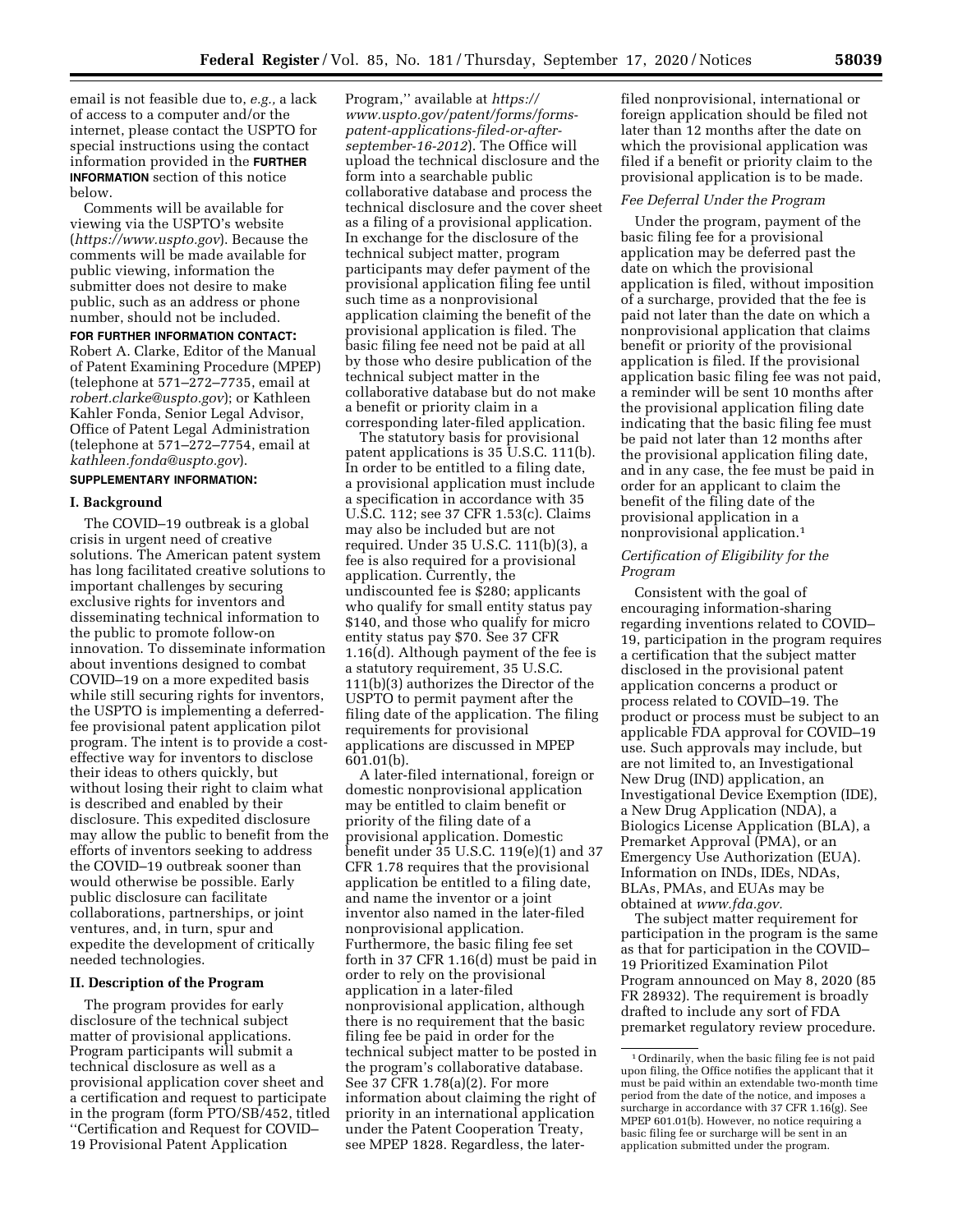An applicant need not have obtained or sought FDA approval prior to requesting to participate in either the program or the prioritized examination pilot. However, the product or process disclosed in the application must require premarket regulatory review by the FDA prior to commercial marketing or use.

# **III. Prior Art Considerations**

An inventor's technical disclosure published in the collaboration database cannot be used against the inventor's own corresponding later-filed nonprovisional application in the United States, provided that the laterfiled application is filed within one year of the public disclosure. Regardless, applicant should consider filing a nonprovisional application making a proper benefit claim under 35 U.S.C. 119(e) and 37 CFR 1.78(a) no more than one year after filing of the provisional application. Special care should be taken where foreign patent protection is desired. Many foreign jurisdictions treat an inventor's public disclosure made within one year of filing as prior art against the inventor's own application unless that earlier disclosure is the subject of a proper priority claim in that jurisdiction. For this reason, applicants should be aware of the prior art implications of their submissions. Making a submission under the program will result in a public disclosure of the technical subject matter via the Office's searchable collaboration database. Thus, such a public disclosure may be citable as prior art under 35 U.S.C. 102(a)(1) as of the date it publishes. In addition, the complete provisional patent application submitted under the program may become prior art under 35 U.S.C. 102(a)(2) as of the filing date, but only if there has been a proper benefit claim under 35 U.S.C. 119(e) in a later-filed nonprovisional application or international application and the laterfiled application has been published or deemed published under 35 U.S.C. 122(b) or has issued as a U.S. patent.

It is important to note, for the purpose of understanding prior art implications, that the Office does not consider adding the technical subject matter disclosed in submissions to the Office's collaboration database under the program to constitute publication of the provisional application under 35 U.S.C. 122(b).2 Rather, by way of submission of form PTO/SB/452 and in accordance with the confidentiality waiver provision of 35 U.S.C. 122(a), the program participant

specifically authorizes the database to publish the technical subject matter disclosed as well as any contact information the participant wishes to include. The database will also publish the name of the inventor or the first named joint inventor, the provisional application filing date, and the date the submission was placed in the database. However, the database will not publish the cover sheet, which is a requirement for a provisional application. Furthermore, the basic filing fee need not have been paid at the time of publication in the database. For these reasons, the disclosure in the database is not a complete provisional patent application under 35 U.S.C. 111(b).

## **IV. Requirements To Participate in the Program**

(1) The certification and request for participation in the program must be by way of a completed form PTO/SB/452, titled ''Certification and Request for COVID–19 Provisional Patent Application Program.'' Form PTO/SB/ 452 is available at *[https://](https://www.uspto.gov/patent/forms/forms-patent-applications-filed-or-after-september-16-2012) [www.uspto.gov/patent/forms/forms](https://www.uspto.gov/patent/forms/forms-patent-applications-filed-or-after-september-16-2012)patent-applications-filed-or-after[september-16-2012.](https://www.uspto.gov/patent/forms/forms-patent-applications-filed-or-after-september-16-2012)* The form must be submitted with a specification upon filing of the application. Form PTO/SB/ 452 cannot be used to request that a provisional application that had previously received a filing date be included in the program; such a request will be denied. Form PTO/SB/452 contains the necessary certification regarding the need for the product or process disclosed to obtain FDA approval prior to marketing for a COVID–19 use, as well as a statement authorizing publication of the technical subject matter of the program submission. It includes a field for the name of the sole inventor or the first joint inventor. (Program participants should note, as discussed below, that the provisional application cover sheet required by 37 CFR  $1.51(c)(1)$ , and not form PTO/SB/452, will be used to establish the inventorship of the provisional application.) Form PTO/SB/ 452 also allows the program participant to provide any desired contact information to be included in the database. Form PTO/SB/452 must be signed in compliance with 37 CFR 1.33(b). This requires that the form be signed by: (1) A patent practitioner of record; (2) a patent practitioner not of record who acts in a representative capacity under the provisions of 37 CFR 1.34; or (3) the applicant (37 CFR 1.42), if the applicant is not a juristic entity. If the applicant is the inventor (as defined in 35 U.S.C. 100(f)), and the inventor is not represented by a patent

practitioner, then all individuals who constitute the inventive entity must sign; limited exceptions are provided in 35 U.S.C. 117. Use of form PTO/SB/452 will enable the USPTO to identify the provisional application as a program submission and to process the certification and request in a timely manner.

The program is reserved for provisional patent applications filed under 35 U.S.C. 111(b). No nonprovisional patent application or international application designating the United States is eligible for participation.

(2) The program submission must be in the English language.

(3) The program submission must include the provisional application cover sheet required by 37 CFR 1.51(c)(1). In accordance with 37 CFR  $1.51(c)(1)(ii)$ , this cover sheet will be used to establish the inventorship of the provisional application. Although form PTO/SB/452 provides a field to indicate the first named inventor for inclusion in the searchable online database, the entry in that field will not override the inventorship established in the required cover sheet. If the applicant is a juristic entity, the applicant must be identified on an application data sheet (ADS) included with the program submission; in that circumstance, form PTO/SB/452 must be signed by a registered practitioner. See 36 CFR 1.46(b). The ADS may serve as the required cover sheet. See 37 CFR 1.53(c)(1) and MPEP 601.01(b).

(4) The provisional application specification including any drawings, claims and/or abstract, cover sheet (which may be an ADS), and form PTO/ SB/452 must be filed electronically via Patent Center. The specification must be filed in DOCX format to facilitate making the material text searchable. Requests for assistance with electronic filing should be directed to the Patent Electronic Business Center at *[EBC@](mailto:EBC@uspto.gov) [uspto.gov.](mailto:EBC@uspto.gov)* 

(5) In order for the technical subject matter of a program submission to be posted in the Office's collaboration database, the submission must meet the requirements for a provisional application as indicated in 35 U.S.C. 111(b)(1) and 37 CFR 1.53(c), with the exception that payment of the basic filing fee may be deferred until the filing of a nonprovisional application that is entitled to claim benefit of the provisional application. However, there is no requirement that an applicant must file a later application that claims benefit or priority of a provisional application filed under the program.

<sup>2</sup>Provisional applications are generally maintained in confidence and not published under 35 U.S.C. 122(b). See 35 U.S.C. 122(b)(2)(A)(iii).